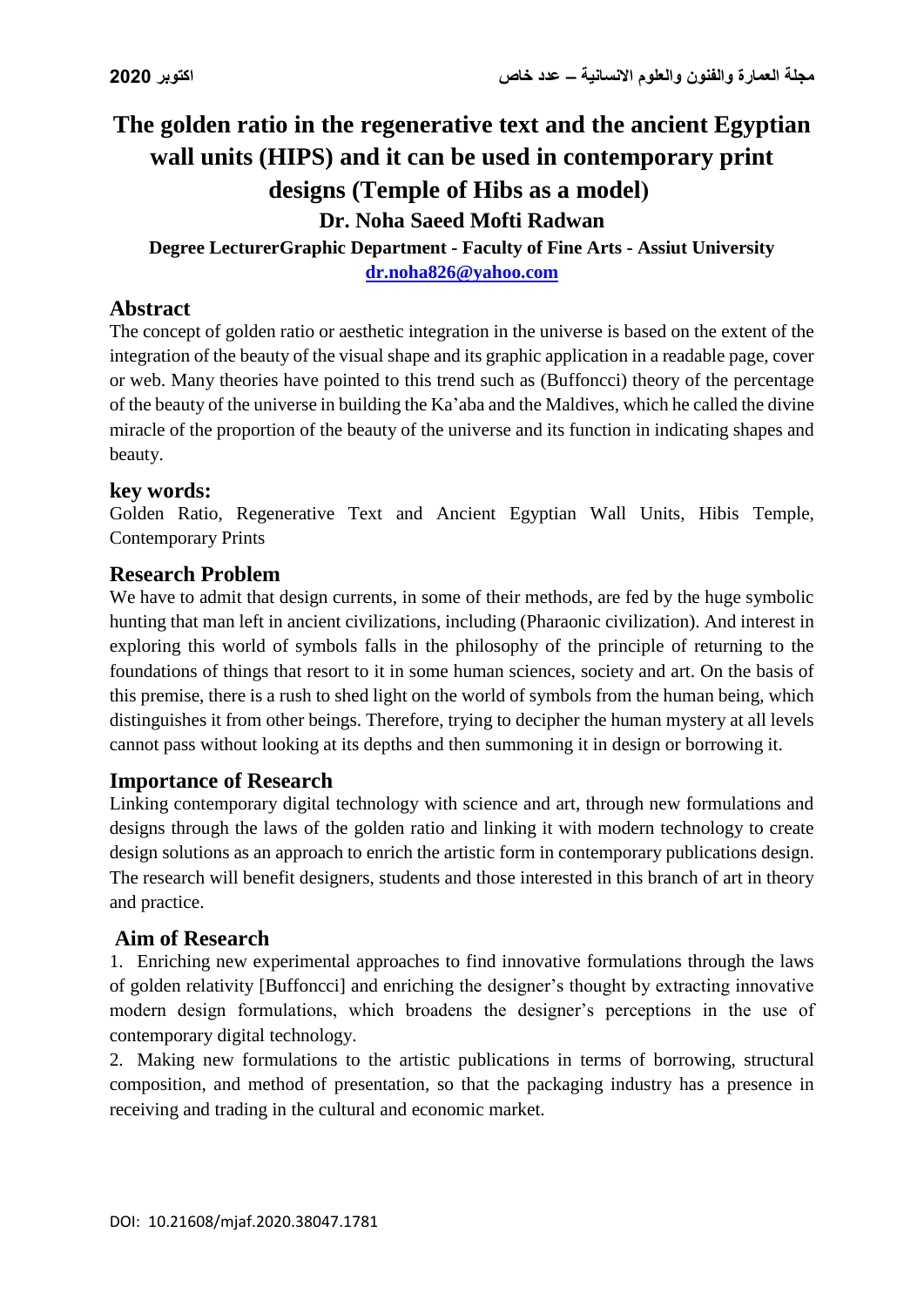## **Research Hypotheses**

1. There is no cognitive effect on the influence of the golden ratio in graphic design in the law of visual attraction. The following sub-hypotheses are branched out from this hypothesis.

a. There is no aesthetic and semantic effect on graphic design, which makes the design traditional.

b. There is no statistically significant effect of the impact of the organization and structure of design elements on economic life. There is no effect of other Fractal geometrical theories on modern mathematics that can achieve aesthetic proportions and visual balance.

# **Research Delimits**

**Thematic limits:** Applications of the golden ratio in contemporary graphic Structure

**Spatial boundaries:** a study of the shapes inside the Temple of Hibis and the possibility of borrowing them aesthetically.

- **Temporal boundaries:** Egyptian graphic production 2018-2019

## **Research Methodology**

The research followed the descriptive analytical approach to analyze applied models and then using the experimental approach to employ these models in designing tourist advertisements with different graphic techniques by activating the golden ratio in the structural composition.

## **Research Tools**

**-** Photos collected by the researcher through field visits.

Graphic treatments by using drawings and texts found on the temple. - Regenerative text and ancient Egyptian wall units:

These are the writings inside the temple encrypted or vaguely with talismans called (cryptograph)

## **Contemporary publications**

Every graphic work, of all kinds, printed with the technology of reproduction that makes it acquire its stylistic and aesthetic value, moves it, and influences its nature by recalling and employing various forms of representation and cultural attempts to be in the field of economic circulation and cultural receiving of books, posters, advertisements, and others.

# **Graphic Designs**

The Sophists, who are the closest to the aesthetics of contemporary graphic, defined it as "... beauty is relative and its judgment differs from one person to another, and it is based on the naming of the artist who extracted his art from it." (What seems beautiful to you is the whole beauty). The being of the artistic work is not affected, whereas contemporary publications carry a beauty that is shared by the function performed by pragmatic and aesthetic philosophy. Contemporary publications should present moral art related to the social, health, cultural and political aspects.

## **Results and Recommendations**

Traditional publications have shifted a lot towards the actual value and presentation trends such that the guided turn and artistic trends, when the digital image emerged, the great philosophical approach that embraced the ideal abstract image has receded.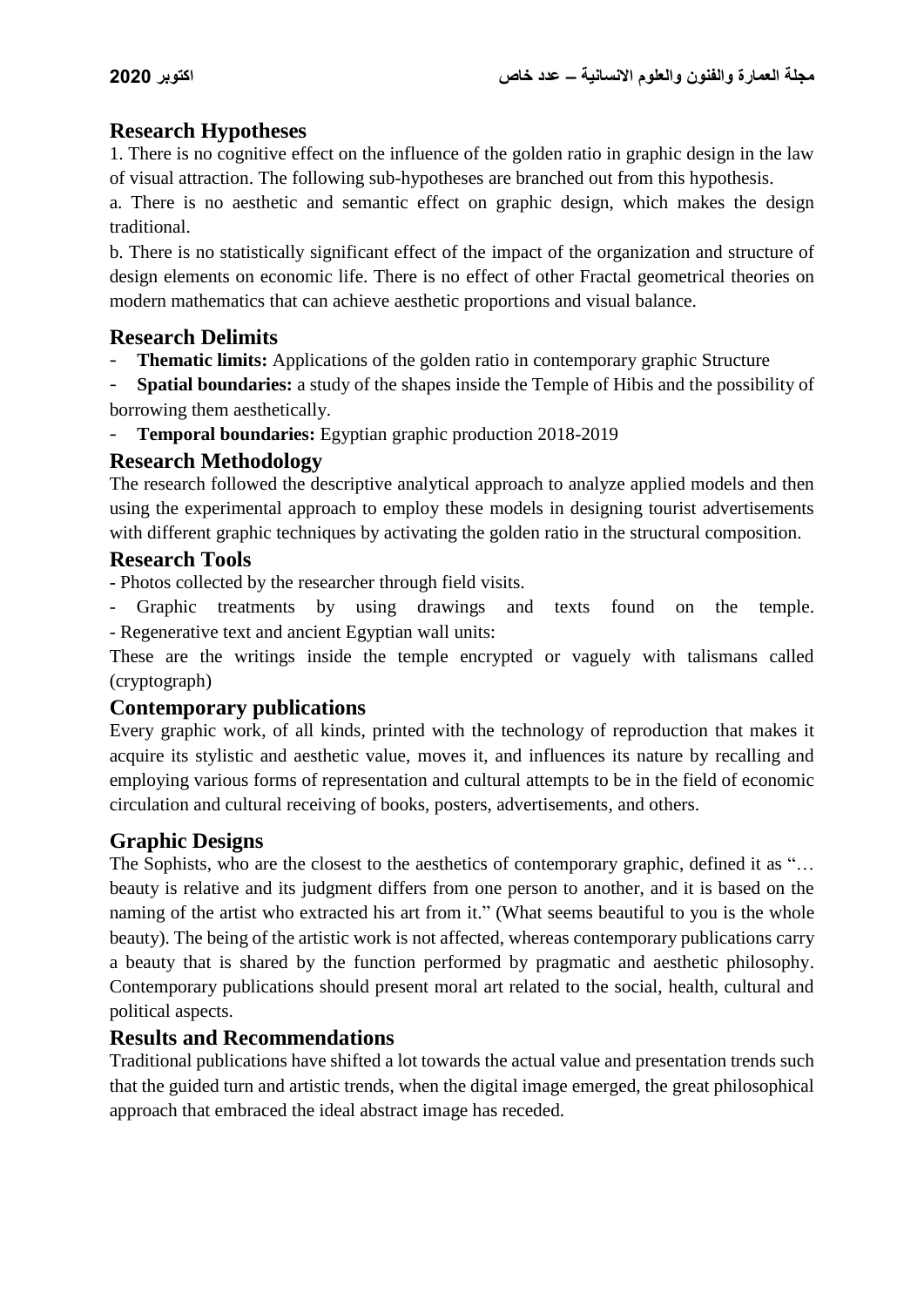## **Recommendations**

- Sharing the affiliation dialogue, organizing the common language between the parties and platforms, and getting acquainted with each new communication strategies, acquiring and fortifying the artist academically and culturally, producing an artistic core that addresses the global market.

# **The Practical Framework of the Research**

- Through a descriptive analysis of some applied models of research
- Publications subject to digital graphic processors applied by the golden ratio in terms of the structural systems of design inspired by the units and texts of the temple and their meanings in the heritage of ancient and modern heritage.



**Figure (1) a proposed design to show the work of the golden ratio in graphic design**

In its structure, the design consists of two written units: the new valley and a symbolic unit for the reproduction of palm trees. The golden ratio is determined in the methods of drawing based on the action of the circle and its balance, whether by drawing letters or palms. The presentation method is based on the principle of axial formation and composition in perspective dimensions.



**Figure 2: The pivotal theory in designing an advertising poster 2020 for the tourist promotion of the Hibs Temple using websites and graphic symbols in the temple was used on the national day of the province**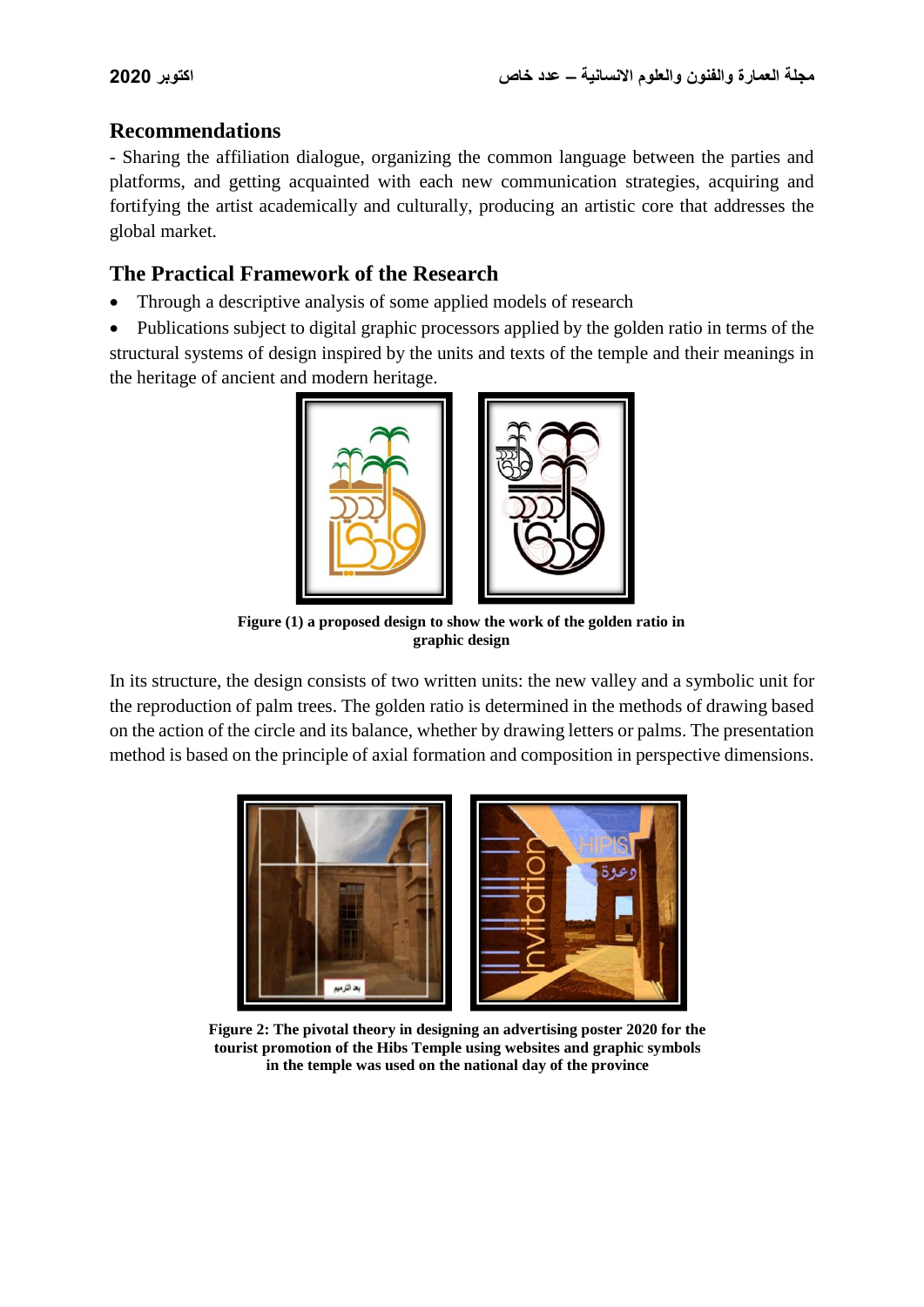

**Figure (3) Poster according to the golden ratio and historical copying**

The design is based on the principle of borrowing and organization. In the first unit, which is based on columns and their forms in terms of organization and dimensional perspective, the composition of the poster structure was used to evaluate the current relationship of the units in the temple.



**Extended system poster with golden ratio**

#### **References**

1. [Nigel J. T. Thomas](https://philpapers.org/s/Nigel%20J.%20T.%20Thomas) (1999): [Are Theories of Imagery Theories of Imagination? An Active](https://philpapers.org/rec/THOATO-2)  [Perception Approach to Conscious Mental Content.](https://philpapers.org/rec/THOATO-2) , *Cognitive Science* 23 (2):207-245.

2. Kearney , R. (1988): The Wake of Imagination, London, Routledge .

3. Bates, S., & Ferri, A. J. (2010). What's entertainment? Notes toward a definition. Studies in Popular Culture, 1-20. (avail. online from academia.edu)

4. Zelman, D. (2000). The coming of media entertainment. (on bb).

5. file:///C:/Users/Re-HaMaDa/Downloads/62807327%20(1).pdf

<file:///C:/Users/Re-HaMaDa/Downloads/--------.pdf>6.

7. <file:///C:/Users/Re-HaMaDa/Downloads/5c0749d306774.pdf>

8. <file:///C:/Users/Re-HaMaDa/Downloads/10.5923.j.arts.20110101.01.pdf>

9[.file:///C:/Users/Re-](file:///C:/Users/Re-HaMaDa/Downloads/10Aug201708080502%20%20%20%20%20%20%20%20%20%20%20Gaurav%20Gangwar%20%20%20%20%20%20%20%20%20%20171-176.pdf)

[HaMaDa/Downloads/10Aug201708080502%20%20%20%20%20%20%20%20%20%20%20](file:///C:/Users/Re-HaMaDa/Downloads/10Aug201708080502%20%20%20%20%20%20%20%20%20%20%20Gaurav%20Gangwar%20%20%20%20%20%20%20%20%20%20171-176.pdf) [Gaurav%20Gangwar%20%20%20%20%20%20%20%20%20%20171-176.pdf](file:///C:/Users/Re-HaMaDa/Downloads/10Aug201708080502%20%20%20%20%20%20%20%20%20%20%20Gaurav%20Gangwar%20%20%20%20%20%20%20%20%20%20171-176.pdf)

10. <file:///C:/Users/Re-HaMaDa/Downloads/22.pdf>

11. <file:///C:/Users/Re-HaMaDa/Downloads/11.pdf>

12. <file:///C:/Users/Re-HaMaDa/Downloads/137-140-ar.pdf>